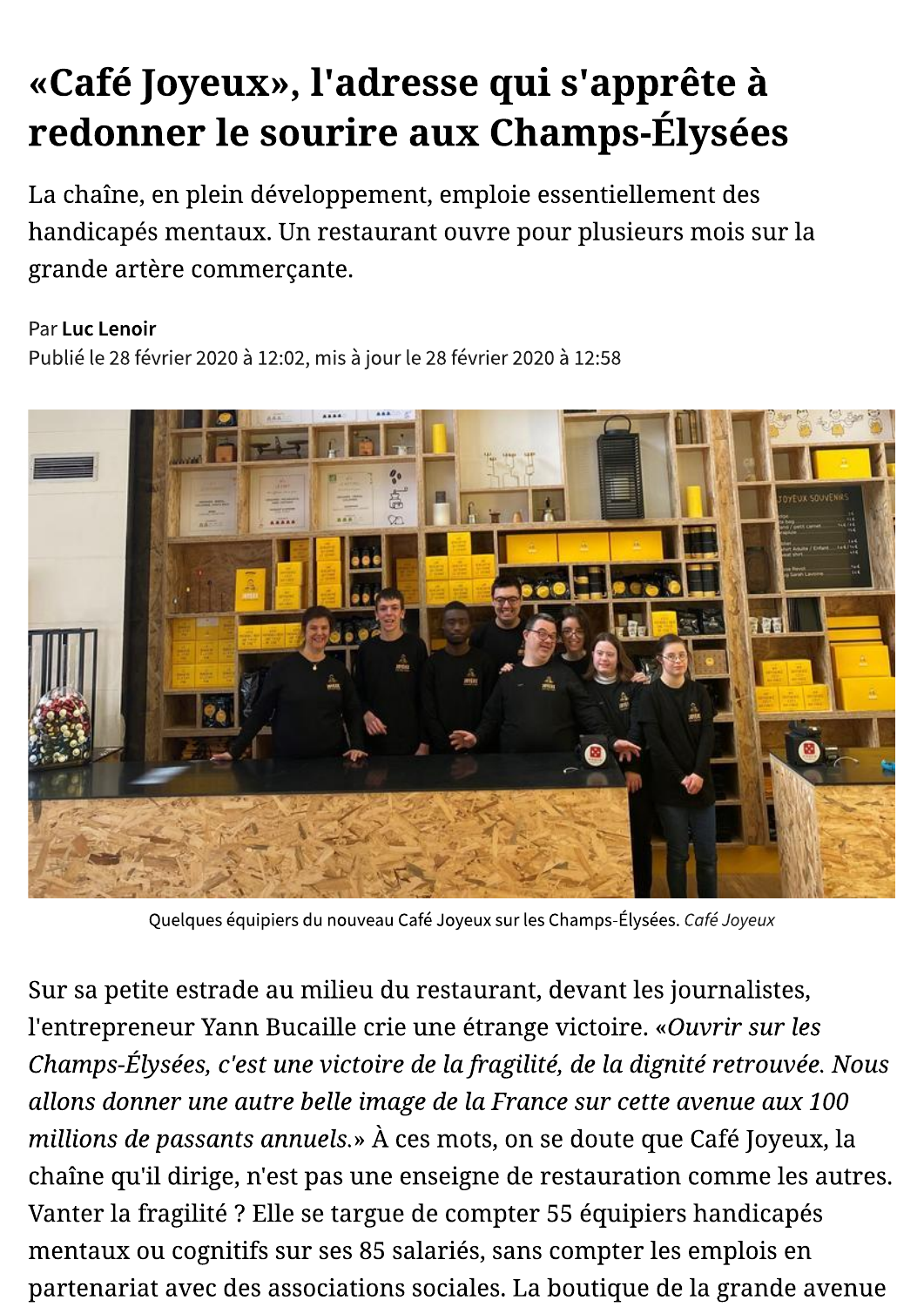parisienne est la quatrième ouverture du réseau (sans compter un site internet de vente de café). Bénéficiant d'un bail gratuit par Groupama, elle sera ouverte à partir du 10 mars jusqu'à cet été au moins.

La majorité de touristes étrangers qui déambule d'habitude sur la mythique voie réussira-t-elle à se faire comprendre des serveurs pour commander les plats proposés - quiches, salades ou tartes fraîches ? «Ils parlent une langue universelle : ils sourient», balaie le chef qui poursuit en soulignant l'exploit que son personnel réalise déjà à Rennes, Bordeaux et dans le quartier parisien de l'Opéra, en «créant de l'activité pour des handicapés en cœur de ville. C'est rarissime». Ces trisomiques, autistes ou porteurs d'autres handicaps cognitifs, les croise-t-on souvent ainsi, en tablier, préoccupés à servir le plus agréablement possible, avant de courir à nouveau vers les cuisines? À l'évidence, non. Pas assez pour ne pas apprécier l'atmosphère de Café Joyeux : il y règne un curieux mélange de concentration, de volonté de bien faire, de facétie et de malice potentielle.

Et bien sûr, ils ont l'air «joyeux», ces équipiers, béats devant les mots de «Yann». Ils savent qu'il est, avec sa femme Lydwine la clé de voûte de l'aventure. Mais à force d'être rehaussés, de s'entendre dire qu'ils créent de la valeur comme tout bon salarié, ils se sont rendu compte de leur importance. Et veulent montrer encore une fois leur sérieux. Un équipier passe frénétiquement son chiffon sur une table à peine libérée. Un autre, Abou, donne ses impressions à la tribune. Le nouveau restaurant? «Trop bien», même s'il va regretter son amie Marie, restée dans celui de la rue Saint-Augustin.

## **Emplacement et architectes gratuits**

Pour tous, le projet est tombé comme une bonne surprise, même si depuis longtemps Yann Bucaille voulait frapper les esprits avec une adresse symbolique. Lætitia Georges, chez Groupama Immobilier, souligne que tout s'est fait rapidement. «Je les connaissais et j'achetais déjà leur café. Lorsque j'ai discuté avec Yann, l'idée nous est venue de monter un Café Joyeux dans